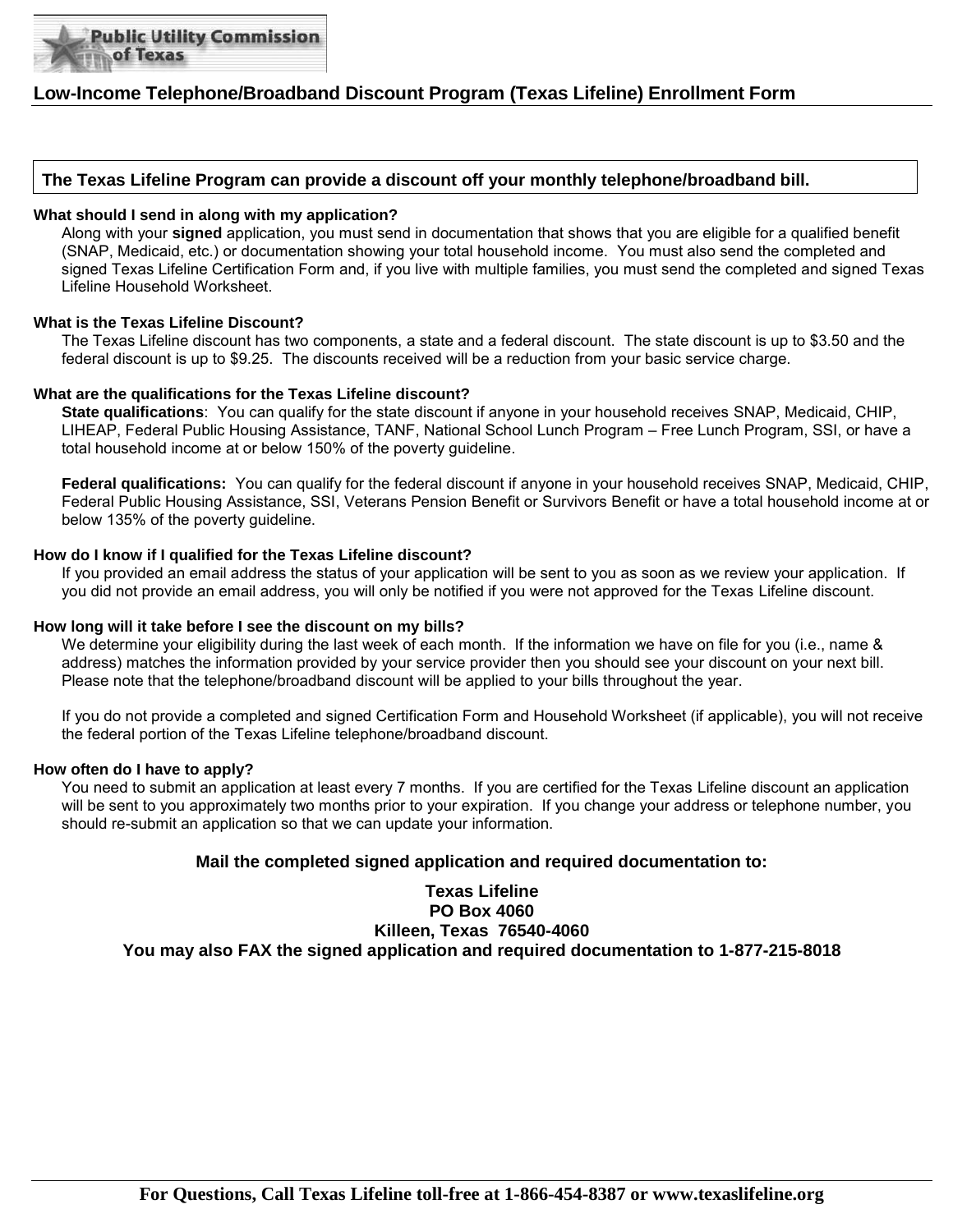

## **SECTION 1 –Applicant Information**

The person whose name is on the service provider bill **MUST** fill out this section.

| Name of Service Provider Customer:<br>As it appears on your utility bill |  | (please print)                                                                                                                                                                                                                                                                                                               |                       |  |  |  |  |
|--------------------------------------------------------------------------|--|------------------------------------------------------------------------------------------------------------------------------------------------------------------------------------------------------------------------------------------------------------------------------------------------------------------------------|-----------------------|--|--|--|--|
|                                                                          |  | Home Address: <u>_____________________</u><br>Required if Mailing Address is a PO Box                                                                                                                                                                                                                                        |                       |  |  |  |  |
|                                                                          |  |                                                                                                                                                                                                                                                                                                                              | Zip Code: ___________ |  |  |  |  |
| Telephone Number: $($ _ _ _ _ _ ) _ _ _ _ - _ _ _ _ _                    |  | Social Security Number: $\frac{1}{2}$ $\frac{1}{2}$ $\frac{1}{2}$ $\frac{1}{2}$ $\frac{1}{2}$ $\frac{1}{2}$ $\frac{1}{2}$ $\frac{1}{2}$ $\frac{1}{2}$ $\frac{1}{2}$ $\frac{1}{2}$ $\frac{1}{2}$ $\frac{1}{2}$ $\frac{1}{2}$ $\frac{1}{2}$ $\frac{1}{2}$ $\frac{1}{2}$ $\frac{1}{2}$ $\frac{1}{2}$ $\frac{1}{2$<br>(Required) |                       |  |  |  |  |
|                                                                          |  |                                                                                                                                                                                                                                                                                                                              |                       |  |  |  |  |

## **YOU MUST:**

- 1. Complete & sign the Texas Lifeline Certification Form
- 2. Complete both pages of the Texas Lifeline Application & sign page 1
- 3. Provide proof of your eligible Benefits or total Household Income
- 4. Include a copy of your latest service provider bill

If you do not provide the above documentation, you will not be able to get the Lifeline telephone/broadband discount.

## **Declaration** *(please read carefully and sign)*

I certify that my household is receiving only one Lifeline discount. I understand that violation of the one-per-household requirement is against the Federal Communication Commission's rules and may result in me losing my Lifeline benefits, and potentially, prosecution by the United States government.

I certify under penalty of perjury that my household receives a qualified benefit or my household has income at or below program guidelines and that I presented documentation that accurately represents my household income or participation in a qualified benefit program.

I certify that the information I have provided in this application is true and correct and I agree to participate in the Texas Lifeline program should I be eligible. I understand that the information provided is subject to audit and investigation by the Public Utility Commission of Texas.

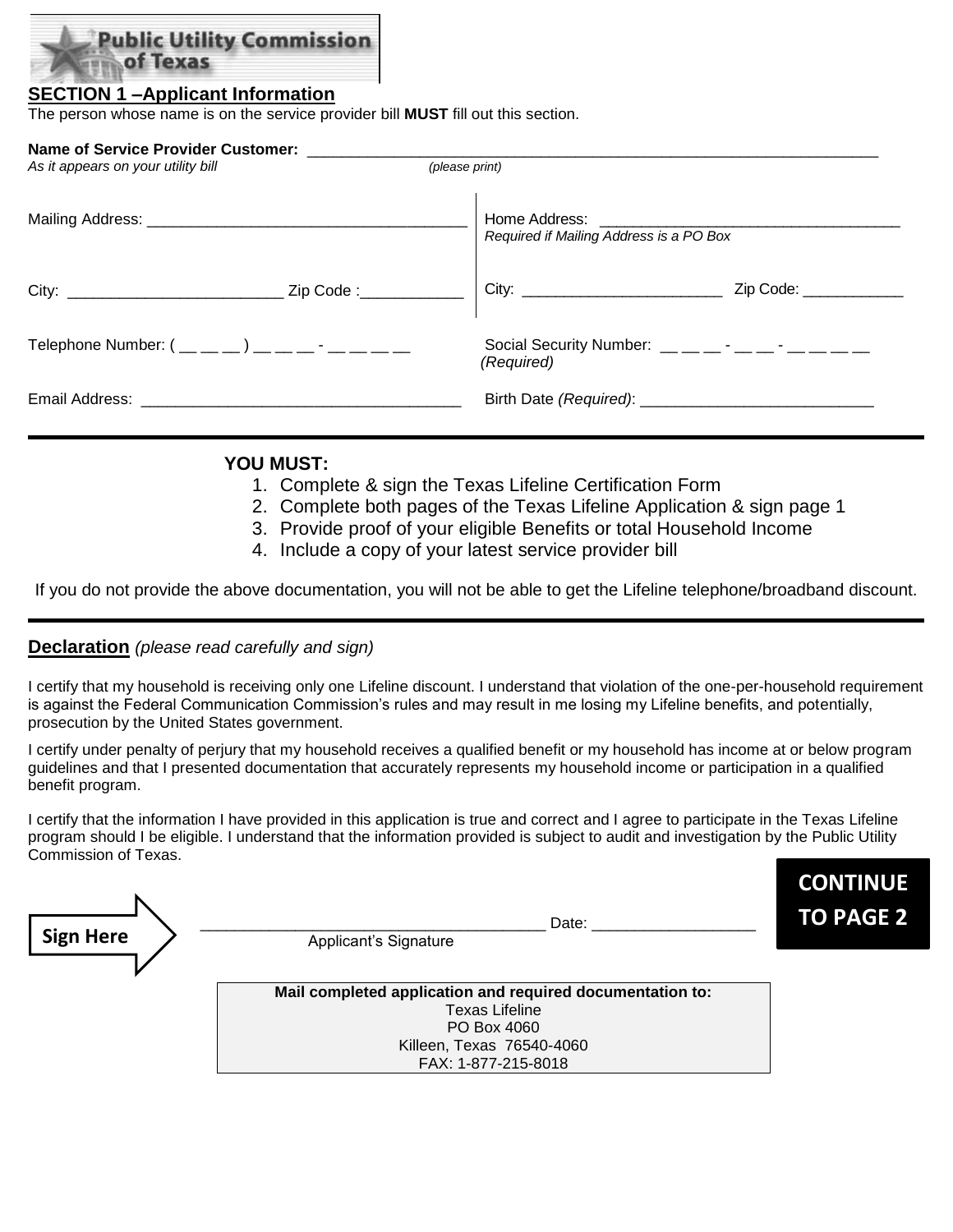

## **SECTION 2 – Income Enrollment Worksheet**

**HOUSEHOLD SIZE –** Number of people living in your household: (Include all adults and children at this address)

*Your total household gross annual income from all sources cannot exceed these guidelines:*

| <b>Number of persons in Household</b>                                                                                                                                                                                          |          | 2        | 3        | 4                    | 5                | 6                       |          | 8        |  |
|--------------------------------------------------------------------------------------------------------------------------------------------------------------------------------------------------------------------------------|----------|----------|----------|----------------------|------------------|-------------------------|----------|----------|--|
| Total Household annual income (state)<br>\$18,210                                                                                                                                                                              |          | \$24,690 | \$31,170 | \$37,650             | \$44,130         | \$50,610                | \$57,090 | \$63,570 |  |
| Total Household annual income (federal)                                                                                                                                                                                        | \$16,389 | \$22,221 | \$28,053 | \$33,885             | \$39,717         | \$45,549                | \$51,381 | \$57,213 |  |
|                                                                                                                                                                                                                                |          |          |          |                      | <b>Frequency</b> |                         |          |          |  |
| <b>Type of Income</b>                                                                                                                                                                                                          |          |          |          | <b>Dollar Amount</b> |                  | (Monthly, Weekly, etc.) |          |          |  |
| Wages from Employment as shown on pay stub or W-2 Form                                                                                                                                                                         |          |          |          |                      |                  |                         |          |          |  |
| Social Security                                                                                                                                                                                                                |          |          |          |                      |                  |                         |          |          |  |
| <b>Retirement Income</b>                                                                                                                                                                                                       |          |          |          |                      |                  |                         |          |          |  |
| Alimony or Child Support                                                                                                                                                                                                       |          |          |          |                      |                  |                         |          |          |  |
| Unemployment or Worker's Compensation                                                                                                                                                                                          |          |          |          |                      |                  |                         |          |          |  |
| <b>All Other Earnings</b>                                                                                                                                                                                                      |          |          |          |                      |                  |                         |          |          |  |
| IF YOU ARE QUALIFYING USING YOUR TOTAL HOUSEHOLD INCOME YOU MUST PROVIDE PROOF OF                                                                                                                                              |          |          |          |                      |                  |                         |          |          |  |
| <b>HOUSEHOLD INCOME WITH THIS APPLICATION (provide all documents that apply)</b>                                                                                                                                               |          |          |          |                      |                  |                         |          |          |  |
| • Copy of most recent pay stub(s) from all employers covering the last two months for all members of the household                                                                                                             |          |          |          |                      |                  |                         |          |          |  |
| . Your most recently filed tax return (must be signed) or W-2 form                                                                                                                                                             |          |          |          |                      |                  |                         |          |          |  |
| • A signed letter from each employer indicating the level of your wage                                                                                                                                                         |          |          |          |                      |                  |                         |          |          |  |
| The contract of contract and contract the contract of the contract of the contract of the contract of the contract of the contract of the contract of the contract of the contract of the contract of the contract of the cont |          |          |          |                      |                  |                         |          |          |  |

- Documentation of social security income
- Copy of an unemployment form with eligibility dates
- Copies of the two most recent unemployment checks
- Copy of the most recent bank statement showing direct deposit of income (for SSI, Social Security, annuity, pension)

## **SECTION 3 – Program Benefit Enrollment Worksheet**

Any Household Member who is eligible for any of these benefits makes the household eligible for the **Telephone/Broadband Discount (Lifeline)**

| <b>Federal and State Qualification</b>             | <b>State Qualification Only</b>            | <b>Federal Qualification Only</b> |
|----------------------------------------------------|--------------------------------------------|-----------------------------------|
| SNAP                                               | Low-Income Energy Assistance               | Veterans Pension Benefit or       |
| Medicaid                                           | Program - LIHEAP                           | <b>Survivors Pension Benefit</b>  |
| Health Benefit Coverage under Child<br>П           | National School Lunch Program -            |                                   |
| Health Plan (CHIP)                                 | Free Lunch Program                         |                                   |
| <b>Federal Public Housing Assistance</b><br>$\Box$ | <b>Temporary Assistance for Needy</b><br>п |                                   |
| □ Supplemental Security Income-SSI                 | Families (TANF)                            |                                   |
|                                                    |                                            |                                   |

## **IF YOU ARE QUALIFYING BECAUSE OF ELIGIBILITY IN A QUALIFIED PROGRAM YOU MUST PROVIDE PROOF OF PROGRAM PARTICIPATION WITH THIS APPLICATION**

- Copy of a letter from a government agency showing eligibility for the qualified benefit
- Copy of a Medicaid card for the eligible individual
- Federal Public Housing rental agreement
- Note: a Lone Star Card is not an eligible document
- **Eligible Resident of Tribal Lands (indicate which tribe):**

*Provide documentation of tribe affiliation and participation in at least one of the following: Bureau of Indian Affairs General Assistance, Tribally-Administered Temporary Assistance for Needy Families, Head Start (only those meeting its income qualifying standard), or the National School Lunch Program's free lunch program.*

## **Benefit Recipient**

Please provide the name of the person in your household who is receiving one of the eligible benefits listed above. *Note: you must provide proof that this person participates in one of the eligible programs.* 

## Name of Benefit Recipient: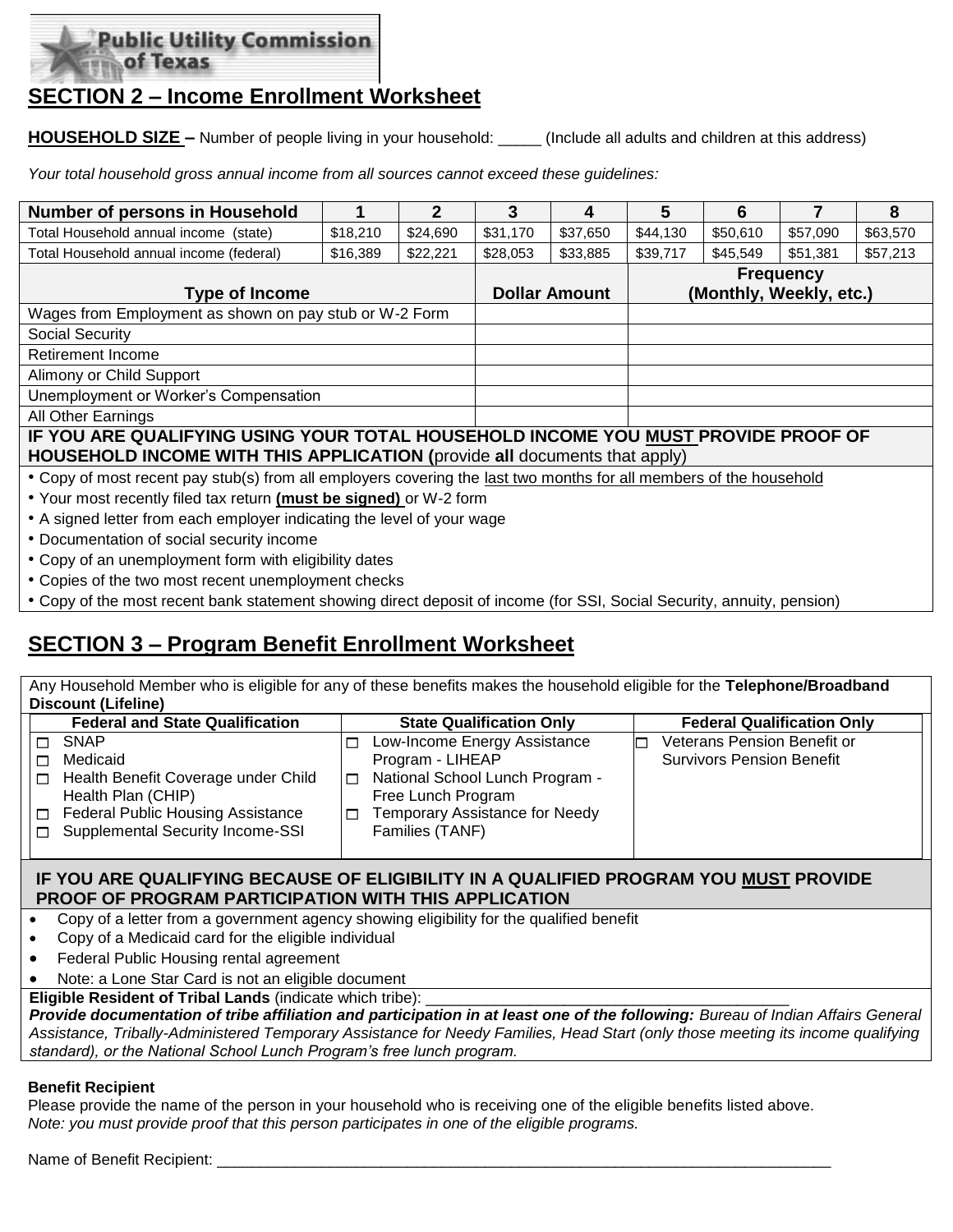# ublic Utility Commission of Texas

## **Low-Income Telephone/Broadband Discount Lifeline Certification Form**

|                                                                                  | You must provide this information:                |  |  |  |
|----------------------------------------------------------------------------------|---------------------------------------------------|--|--|--|
|                                                                                  |                                                   |  |  |  |
|                                                                                  |                                                   |  |  |  |
|                                                                                  | (Required for the telephone Lifeline service)     |  |  |  |
|                                                                                  |                                                   |  |  |  |
|                                                                                  | This is a Temporary Address: Yes _______ No _____ |  |  |  |
|                                                                                  | Check if you live on Tribal Lands: □              |  |  |  |
|                                                                                  |                                                   |  |  |  |
| Best way to reach you: $\Box$ Email $\Box$ Phone $\Box$ Text Message $\Box$ Mail |                                                   |  |  |  |

## **ONLY ONE LIFELINE BENEFIT IS ALLOWED PER HOUSEHOLD YOU COULD LOSE YOUR LIFELINE BENEFIT IF YOU VIOLATE THIS RULE**

If you qualify, your household can get Lifeline for phone or Internet service, but not both. **If you get Lifeline for phone service**, you can get the benefit for one mobile phone or one home phone, but not both. **If you get Lifeline for Internet service**, you can get the benefit for your mobile phone or your home connection, but not both. **If you get Lifeline for bundled phone and internet service**, you can get the benefit for your mobile phone bundled service or your home bundled service, but not both. Your household cannot get Lifeline from more than one phone or Internet company. You are only allowed to get one Lifeline benefit per household, **not per person.** If more than one person in your household gets Lifeline, you are breaking the FCC's rules and will lose your benefit.

Lifeline is non-transferable. You cannot give your Lifeline benefit to another person, even if they qualify. You must give accurate and true information on this form and on all Lifeline-related forms or questionnaires. If you give false or fraudulent information, you will lose your Lifeline benefit (i.e., de-enrollment or being barred from the program) and the United States government can take legal actions against you. This may include (but is not limited to) fines or imprisonment.

### **Qualify through a government program:**

| Check all programs that you or someone in your household have:        |                                                                 |
|-----------------------------------------------------------------------|-----------------------------------------------------------------|
| $\Box$ Supplemental Nutrition Assistance Program (SNAP) (Food Stamps) | $\Box$ Supplemental Security Income (SSI)                       |
| $\Box$ Medicaid (includes CHIP)                                       | $\Box$ Federal Public Housing Assistance (FPHA)                 |
| □ Veterans Pension or Survivors Benefit Programs                      |                                                                 |
|                                                                       |                                                                 |
| <b>Tribal Specific Programs</b>                                       |                                                                 |
| $\Box$ Bureau of Indian Affairs (BIA) General Assistance              | $\Box$ Food Distribution Program on Indian Reservations (FDPIR) |
| $\Box$ Tribal Temporary Assistance for Needy Families (Tribal TANF)   | Tribal Head Start (only households that meet the income<br>□    |
|                                                                       | Qualifying standard)                                            |

### **Qualify through your income:**

 **\*\*\*OR\*\*\*** 

(Only fill this out if you do not qualify through a government program) Number of Household Members:

| <b>Number of persons in Household:</b>   |          |          |          |          |          |          |          |          |
|------------------------------------------|----------|----------|----------|----------|----------|----------|----------|----------|
| Total Household annual income<br>(state) | \$18,210 | \$24,690 | \$31,170 | \$37.650 | \$44,130 | \$50.610 | \$57,090 | \$63,570 |
| Total Household annual income (federal)  | \$16,389 | \$22,221 | \$28,053 | \$33,885 | \$39.7   | \$45,549 | \$51,381 | \$57,213 |